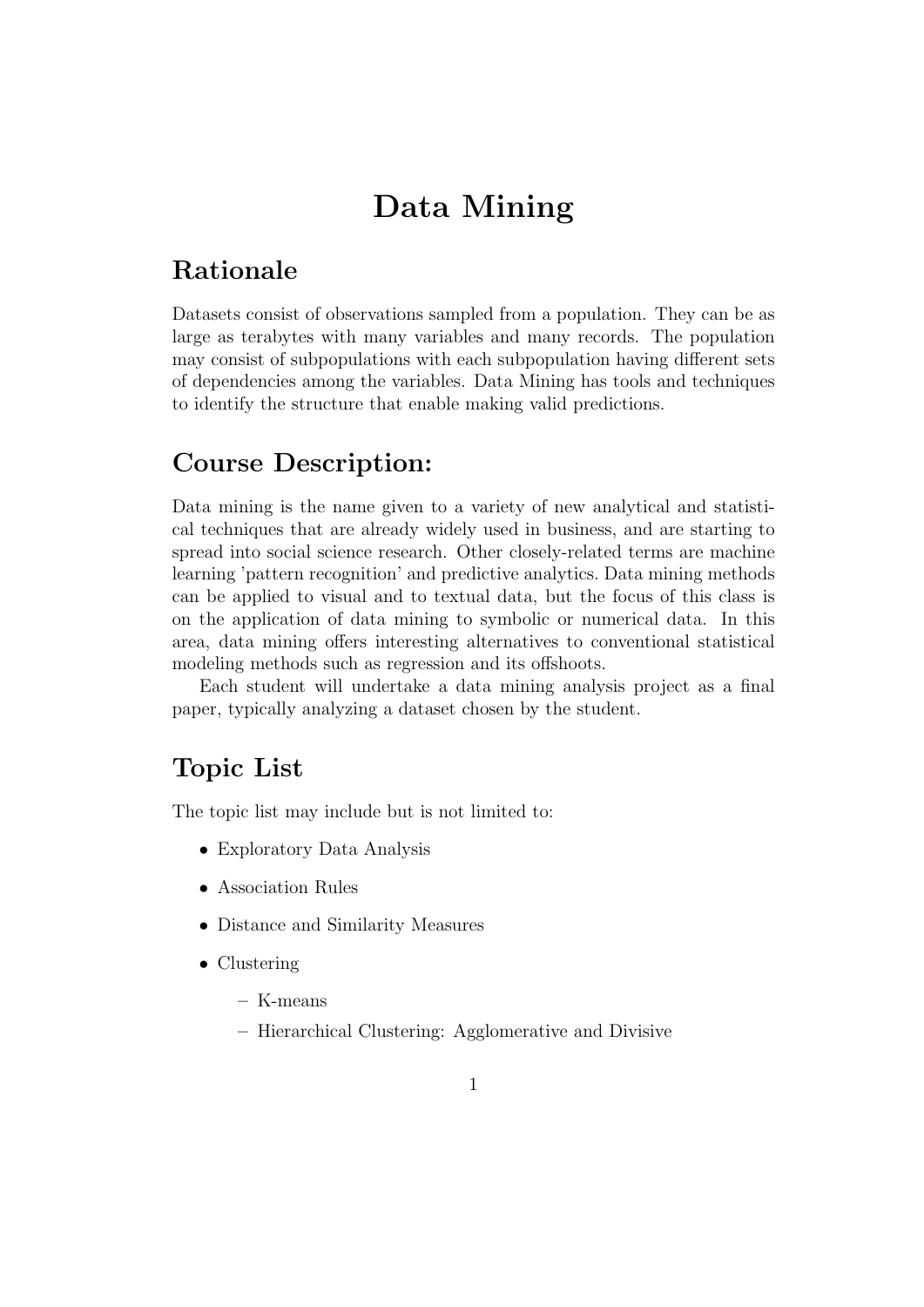- Subspace Clustering
- Linear Manifold Clustering
- Graph Theoretic Clustering
- Spectral Clustering
- Mixture Models
- Biclustering
- Density-based Clustering
- Prediction and Classification with K-Nearest Neighbors
- Discriminant Analysis
- Classification and Regression Trees
- Random Forests
- Logistic Regression
- Validation Techniques
	- Training and Test Sets
	- Permutation Tests
	- Bootstrap Resampling

### Learning Goals

- Understand the mathematical and statistics foundations of the methodology and algorithms of data mining techniques
- Become proficient with data mining software such as WEKA and R
- Given a dataset, be able to discover patterns and relationships in the data that may be used for descriptive modeling or to make valid predictions